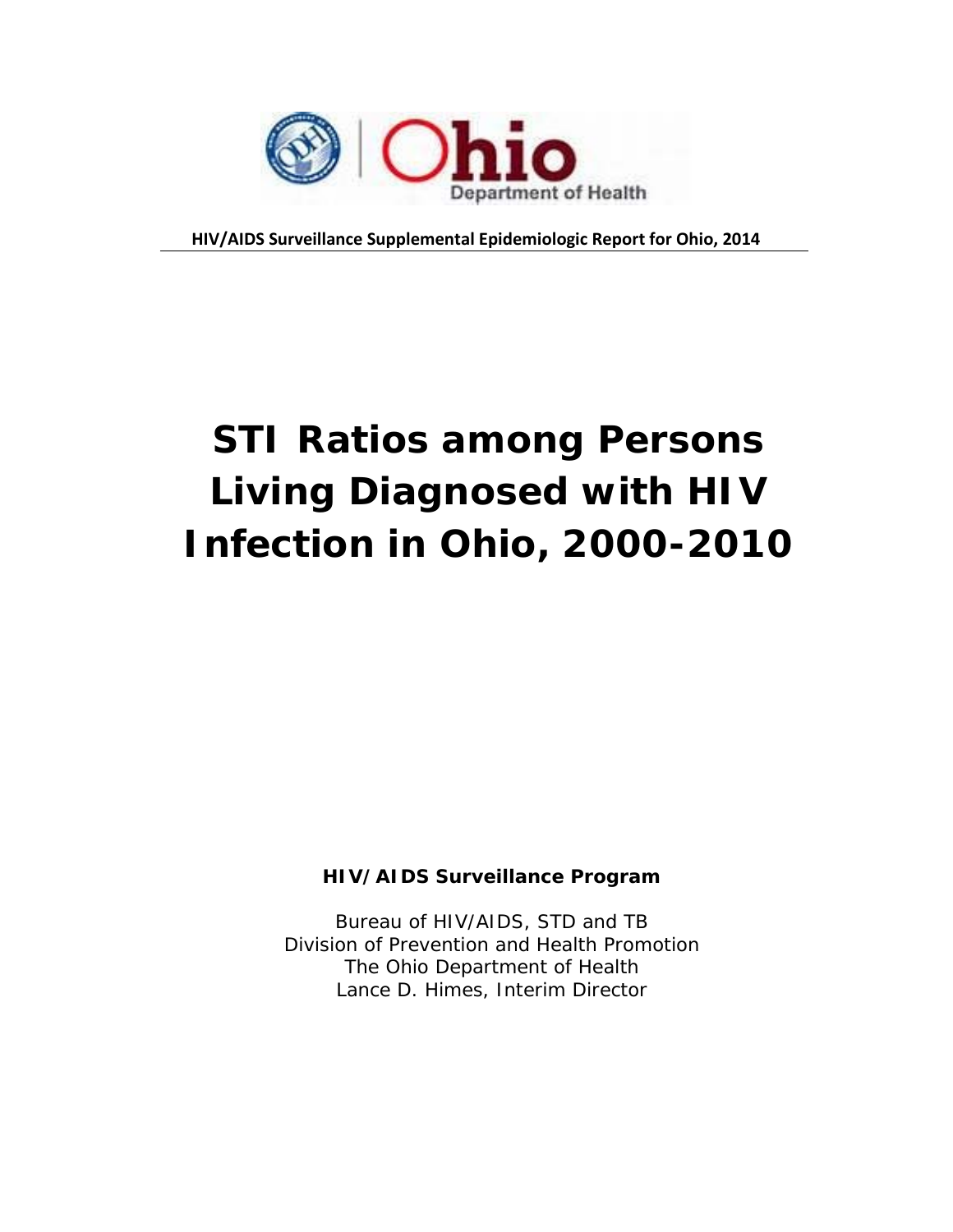# **INTRODUCTION**

The interrelated epidemics of human immunodeficiency virus (HIV) and sexually transmitted infections (STIs) in the U.S. has been observed and studied since the beginning of the HIV epidemic in the early 1980's. Substantial evidence indicates the presence of STIs increases the likelihood of both acquiring and transmitting HIV (1-3). STI increase the risk of HIV transmission approximately 3- to 5-fold and the impact of HIV infection on STIs suggest that, at a community level, HIV infection may increase the prevalence of some STIs (4). The potential for STIs to accelerate HIV progression to acquired immune deficiency syndrome (AIDS) has been studied less and remains unclear (4-6). Knowledge of patterns and trends between HIV and STIs is important for targeting services for persons infected with multiple conditions and for preventing new infections (7). Such data will support the efforts of Ohio in moving toward the Centers for Disease Control and Prevention's (CDC's) Program Collaboration and Service Integration (PCSI) strategic priority to share data by conducting electronic matching of surveillance case registries to create better linkages that address the interrelated epidemics of HIV and STIs (8). Currently, there is no single public health surveillance system or data source at the state or national level that tracks both HIV and STIs jointly on a population level.

## **Goals and Objectives**

The primary goals of this assessment are to 1) retrospectively examine demographic and risk characteristics of persons living diagnosed with HIV infection (PLWH), which includes PLWH only and PLWH ever diagnosed and reported with a STI (PLWH/STI), in Ohio and 2) improve the understanding of the synergistic relationship between HIV and STIs in Ohio.

Objectives include:

- 1. To identify and describe differences in STI ratios between PLWH only and PLWH/STI in Ohio between 2001 and 2010.
- 2. To summarize and provide the results of the assessment for use in HIV and STD prevention program planning efforts.

## **METHODS**

In 2011, ODH HIV/AIDS Surveillance Program retrospectively assessed all Ohio reports of syphilis, gonorrhea and HIV infections reported among persons 13 years of age and older during the 10 years between January 1, 2001 and December 31, 2010. A memorandum of understanding was created to ensure the Ohio Department of Health (ODH) data shared between the Sexually Transmitted Disease (STD) Surveillance and the HIV/AIDS Surveillance Programs, both in the Bureau of HIV/AIDS, STD and TB (BHST); was accessed, stored, and analyzed in compliance with ODH BHST's data security and confidentiality policy.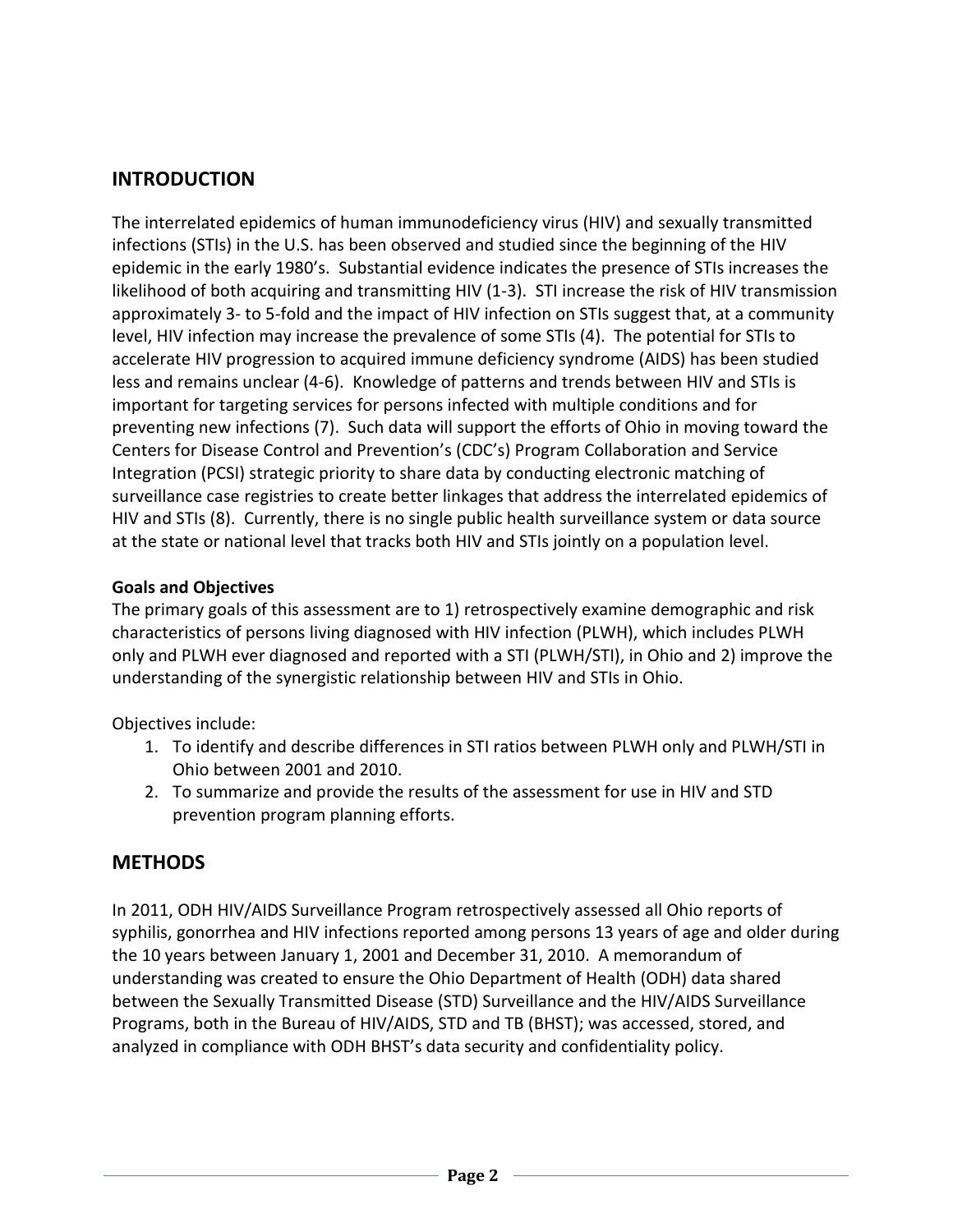#### **Data Sources**

*The Enhanced HIV/AIDS Reporting System (eHARS):* EHARS maintained by the ODH HIV/AIDS Surveillance Program was the source of the data for PLWH in Ohio. PLWH in Ohio as of June 30, 2011 reported and diagnosed during the 10 years between January 1, 2001 and December 31, 2010 were exported out of eHARS. EHARS cases with perinatal exposure as the mode of transmission, persons aged 12 and under diagnosed and reported with an HIV infection, and cases with incomplete information on age at diagnosed HIV infection were excluded.

*The Ohio Disease Reporting System (ODRS):* ODRS maintained by ODH STD Surveillance Program was the source of the syphilis (any stage) and gonococcal infections data. All syphilis and gonococcal infections reported in Ohio between January 1, 2001 and December 31, 2010 were exported out of ODRS. ODRS case records missing last name and/or date of birth were excluded from the dataset.

*The Matched Dataset:* Cases from the eHARS and ODRS datasets were standardized and deduplicated, and deterministically matched on social security number, first name, last name, date of birth and/or sex to determine which PLWH were ever diagnosed and reported with a STI in Ohio. All PLWH 13 years of age and older and diagnosed and reported during the 10-year assessment period, January 1, 2001 through December 31, 2010, were included in the dataset. Only STI cases reported in Ohio during the assessment period that matched a PLWH case were included in the dataset.

### **Study Population**

The assessment base comprised all 9,105 PLWH in Ohio included in the matched dataset. Demographic characteristics of PLWH in the analysis dataset included 7,199 (79 percent) males and 1,906 (21 percent) females. The majority of PLWH (5,874 persons, 65 percent) were between 13 and 39 years of age. The highest percentage of PLWH were black/African Americans (4,284 persons, 47 percent) followed by white (4,214 persons, 46 percent), and Hispanic/Latino (427 persons, five percent). The highest percentage of risk characteristics were Male-to-male sexual contact (MSM) (4,694 males, 52 percent) followed by other/unknown (2,034 persons, 22 percent) and heterosexual contact (1,835 persons, 20 percent) (Table 1).

Of the 9,105 PLWH in Ohio included in the matched dataset, 7,430 (82 percent) were PLWH only, 1,112 (12 percent) PLWH ever diagnosed with gonorrhea, 414 (4 percent) PLWH ever diagnosed with syphilis and 149 (2 percent) PLWH ever diagnosed with gonorrhea and syphilis.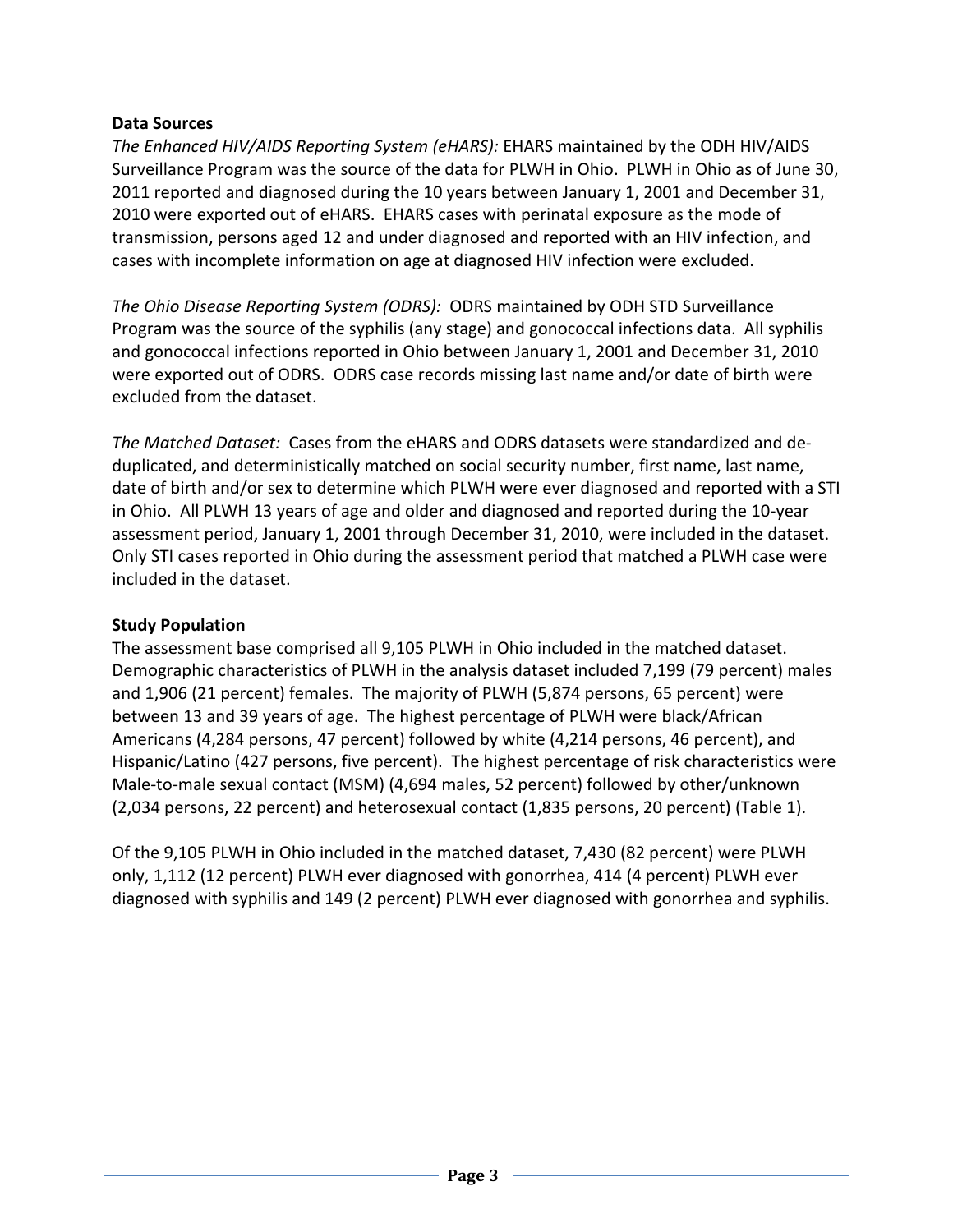|                                                                                                                                                                                                                                                | Persons Living Diagnosed with HIV Infection <sup>1</sup> |       |                                     |       |      |  |  |
|------------------------------------------------------------------------------------------------------------------------------------------------------------------------------------------------------------------------------------------------|----------------------------------------------------------|-------|-------------------------------------|-------|------|--|--|
| <b>Characteristic</b>                                                                                                                                                                                                                          | No.                                                      | $\%$  |                                     | No.   | %    |  |  |
| Sex                                                                                                                                                                                                                                            |                                                          |       | <b>Transmission category</b>        |       |      |  |  |
| <b>Males</b>                                                                                                                                                                                                                                   | 7,199                                                    | 79%   | Male adult or adolescent            |       |      |  |  |
| Females                                                                                                                                                                                                                                        | 1,906                                                    | 21%   | Male-to-male sexual contact         | 4,694 | 65%  |  |  |
|                                                                                                                                                                                                                                                |                                                          |       | Injection drug use (IDU)            | 210   | 3%   |  |  |
| Age as of 12/31/2010                                                                                                                                                                                                                           |                                                          |       | Male-to-male sexual contact and IDU | 188   | 3%   |  |  |
| $13 - 14$                                                                                                                                                                                                                                      | $\overline{7}$                                           | $1\%$ | Heterosexual contact                | 695   | 10%  |  |  |
| 15-19                                                                                                                                                                                                                                          | 442                                                      | 5%    | Other/unknown                       | 1,412 | 20%  |  |  |
| 20-24                                                                                                                                                                                                                                          | 1,304                                                    | 14%   | Subtotal                            | 7,199 | 100% |  |  |
| 25-29                                                                                                                                                                                                                                          | 1,276                                                    | 14%   | Female adult or adolescent          |       |      |  |  |
| 30-34                                                                                                                                                                                                                                          | 1,331                                                    | 15%   | Injection drug use                  | 144   | 8%   |  |  |
| 35-39                                                                                                                                                                                                                                          | 1,514                                                    | 17%   | Heteros exual contact               | 1,140 | 60%  |  |  |
| 40-44                                                                                                                                                                                                                                          | 1,328                                                    | 15%   | Other/unknown <sup>3</sup>          | 622   | 33%  |  |  |
| 45-49                                                                                                                                                                                                                                          | 918                                                      | 10%   | Subtotal                            | 1.906 | 100% |  |  |
| 50-54                                                                                                                                                                                                                                          | 576                                                      | 6%    |                                     |       |      |  |  |
| 55-64                                                                                                                                                                                                                                          | 345                                                      | 4%    |                                     |       |      |  |  |
| $65+$                                                                                                                                                                                                                                          | 64                                                       | 1%    |                                     |       |      |  |  |
| Race/Gender                                                                                                                                                                                                                                    |                                                          |       |                                     |       |      |  |  |
| White, not Hispanic Males                                                                                                                                                                                                                      | 3,659                                                    | 40%   |                                     |       |      |  |  |
| White, not Hispanic Females                                                                                                                                                                                                                    | 556                                                      | 6%    |                                     |       |      |  |  |
| Black/African American, not Hispanic Males                                                                                                                                                                                                     | 3,075                                                    | 34%   |                                     |       |      |  |  |
| Black/African American, not Hispanic Females                                                                                                                                                                                                   | 1,218                                                    | 13%   |                                     |       |      |  |  |
| Hispanic/Latino Males                                                                                                                                                                                                                          | 325                                                      | 4%    |                                     |       |      |  |  |
| Hispanic/Latina Females                                                                                                                                                                                                                        | 102                                                      | 1%    |                                     |       |      |  |  |
| Other Males <sup>2</sup>                                                                                                                                                                                                                       | 47                                                       | 1%    |                                     |       |      |  |  |
| Other Females <sup>2</sup>                                                                                                                                                                                                                     | 13                                                       | 1%    |                                     |       |      |  |  |
| Unknown                                                                                                                                                                                                                                        | 110                                                      | 1%    |                                     |       |      |  |  |
| Total                                                                                                                                                                                                                                          | 9.105                                                    |       |                                     |       |      |  |  |
| Living with a diagnosis of HIV infection represents all persons 13 years of age and older diagnosed and reported in Ohio from January 1, 2001 through<br>December 31, 2010 w ho have not been reported as having died as of December 31, 2010. |                                                          |       |                                     |       |      |  |  |
| <sup>2</sup> Includes Asian/Pacific Islanders and American Indian/Alaska Natives                                                                                                                                                               |                                                          |       |                                     |       |      |  |  |
| <sup>3</sup> Includes hemophilia, blood transfusion, and risk factor not reported or identified                                                                                                                                                |                                                          |       |                                     |       |      |  |  |
| Source: Ohio Department of Health HIV/AIDS Surveillance Program. Data reported through June 30, 2011.                                                                                                                                          |                                                          |       |                                     |       |      |  |  |

## **Table 1. Number and percent of persons living diagnosed with HIV infection, Ohio, 2001-2010**

**Statistical Analysis**

Crude and adjusted STI ratios and 95 percent confidence intervals (CI) were calculated using Multivariate Poisson regression analysis of age category, race/sex and transmission mode among PLWH. Each poisson regression model controlled for age, race, sex and HIV transmission category. The Proc Genmod procedure in SAS version 9.2 was used to analyze all data.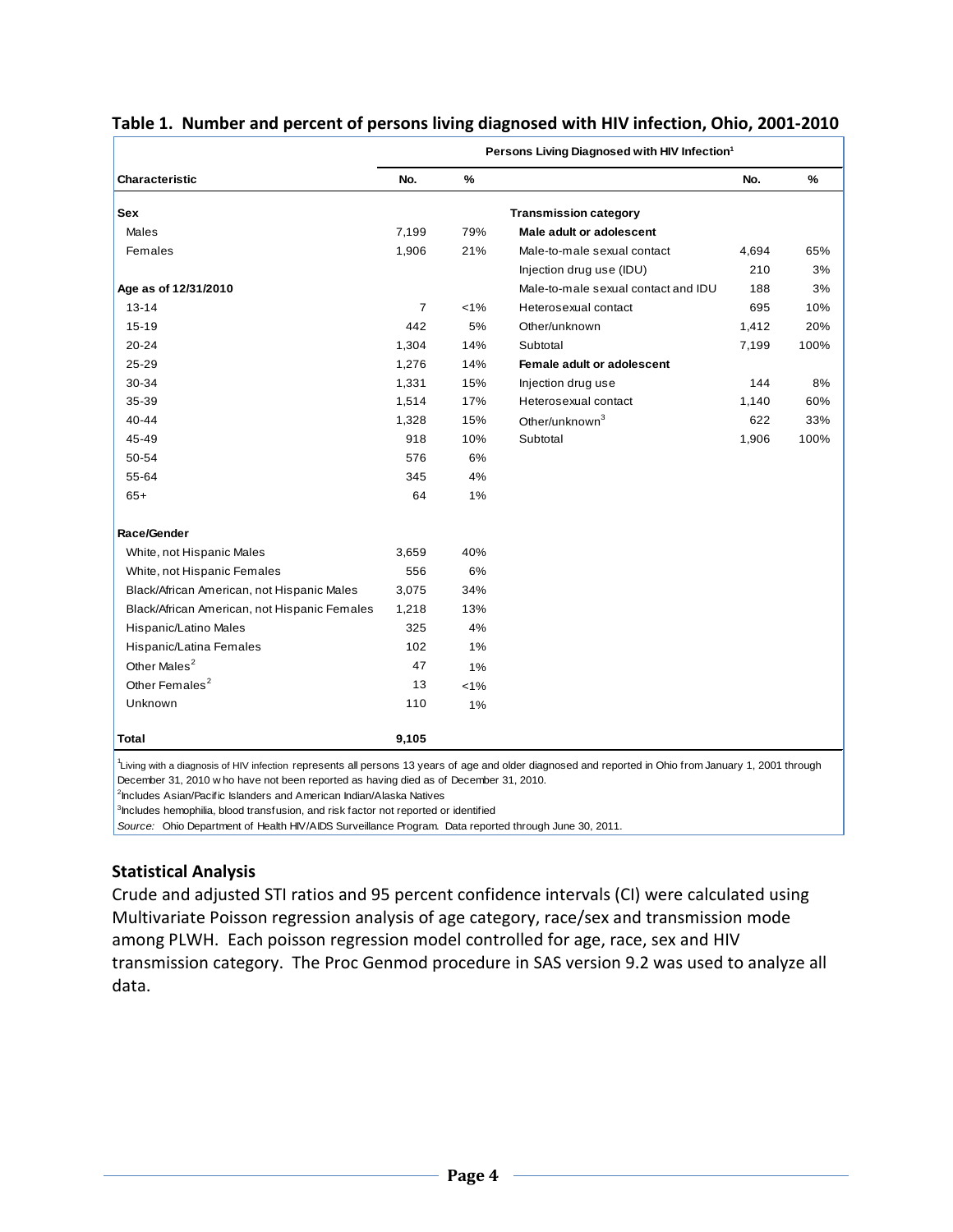# **RESULTS**

Results of the multivariate analysis comparing STI ratios of PLWH are presented by sex, age, race/sex and transmission category. The STI ratio is an estimate of the proportional relationship between the number of STIs among PLWH by demographic characteristics and transmission category in Ohio during the assessment period.

## *STI ratio by sex and age*

There was no difference in the number of STIs among males and females in the adjusted model that controlled for sex, age, race and HIV transmission category. PLWH in the 13-14, 15-19, 20- 24, and 25-29 age groups had statistically significant more STIs than those in the 30-34 age group (Adjusted STI ratio=3.25, p=0.009; Adjusted STI ratio=1.70, p<0.001; Adjusted STI ratio=1.44, p<0.001; Adjusted STI ratio=1.31, p<0.001, respectively). PLWH 13-34 years of age had 45 percent more STIs than those 35 years of age or older (Adjusted STI ratio=1.45, p<0.001) (not shown). PLWH 35 years of age or older had the same or statistically significant fewer STIs than those 30-34 years of age.

## *STI ratio by race/sex*

Among PLWH, black/African American males had 23 percent more STIs than white males in both the unadjusted and adjusted model that controlled for sex, age, race and HIV transmission category (Adjusted STI ratio=1.23; p<0.001). Black/African American females had 48 percent more STIs than white females (Adjusted STI=1.48; p=0.001). Hispanic/Latino males had 39 percent fewer STIs than white males (Adjusted STI=0.61; p<0.001) and Hispanic/Latina females had 49 percent fewer STIs than white females (Adjusted STI; p=0.07). Both other/unknown males and females had the same number of STIs as white males and females (Table 2).

## *STI ratio by HIV transmission category*

PLWH with MSM as the transmission mode had nearly twice the number of STIs than all other combined transmission categories (Adjusted STI ratio=1.92; p<0.001) (not shown). Among males, Injection drug users (IDU), MSM and IDU, heterosexual contact, and other/unknown transmission modes had statistically significant fewer STIs (Adjusted STI ratio=0.58, p=0.001; Adjusted STI ratio=0.68, p=0.01; Adjusted STI ratio=0.46, p<0.001; Adjusted STI ratio=0.51, p<0.001, respectively). Among females, IDU had 82 percent more STIs than those with heterosexual contact (Adjusted STI ratio=1.83; p<0.001). Females with other/unknown transmission mode had the same number of STIs as females with heterosexual contact (Table 2).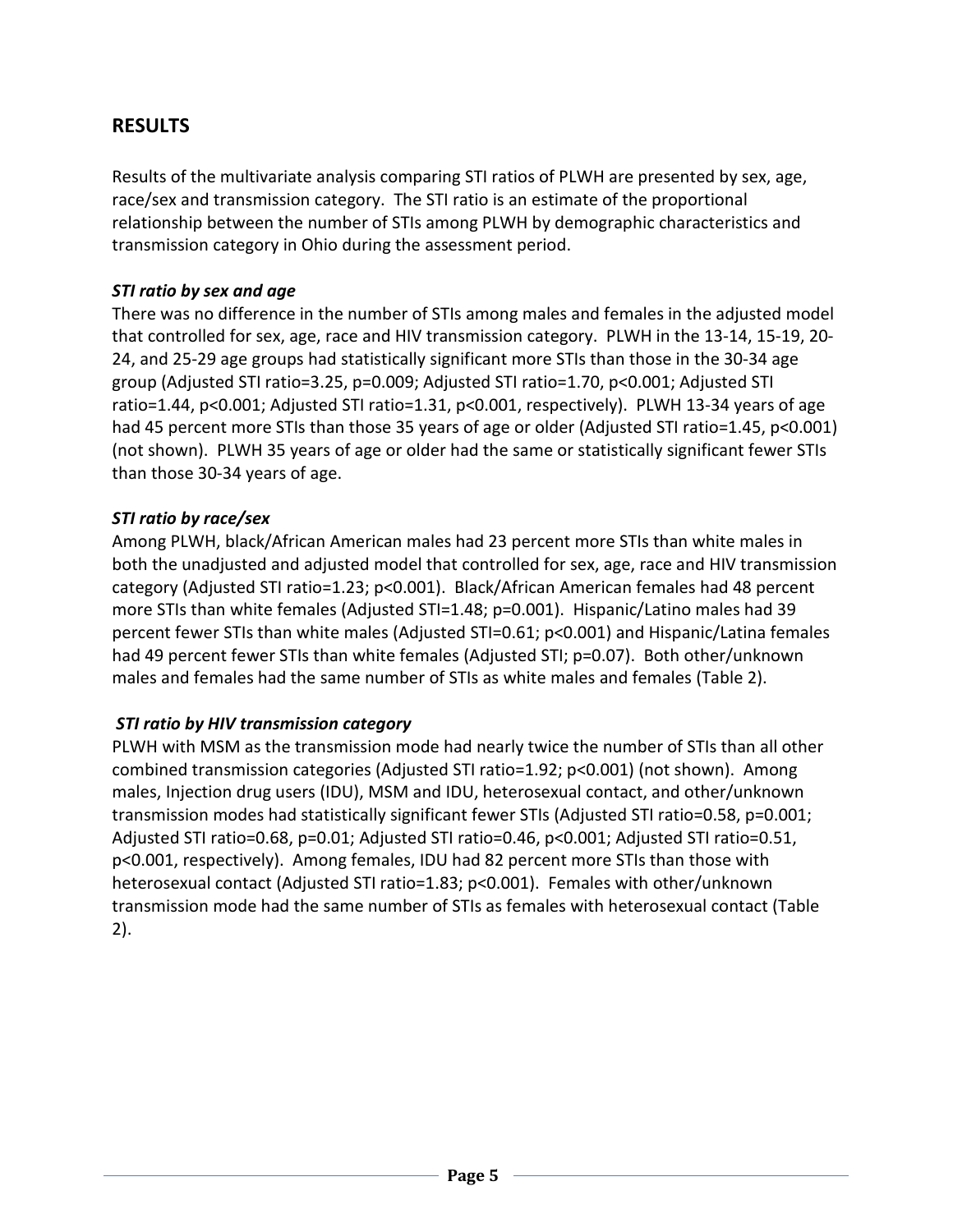| Characteristic                                                 | PLWHA <sup>1</sup> (N=9,105) |                                                    |                                                       |                                         |                                           |  |  |  |
|----------------------------------------------------------------|------------------------------|----------------------------------------------------|-------------------------------------------------------|-----------------------------------------|-------------------------------------------|--|--|--|
|                                                                | <b>STI Ratio</b><br>(95%CI)  | <b>Adjusted STI</b><br>Ratio <sup>2</sup> (95% CI) |                                                       | <b>STI Ratio</b><br>(95% <sup>c</sup> ) | <b>Adjusted STI</b><br>Ratio $2$ (95% CI) |  |  |  |
| Sex                                                            |                              |                                                    | <b>Transmission category</b>                          |                                         |                                           |  |  |  |
| Males                                                          | $1.46(1.31 - 1.62)^{*}$      | $0.92(0.79 - 1.06)$                                | Male adult or adolescent                              |                                         |                                           |  |  |  |
| Females                                                        | Ref.                         | Ref.                                               | Male-to-male sexual contact                           | Ref.                                    | Ref.                                      |  |  |  |
|                                                                |                              |                                                    | Injection drug use (IDU)                              | $0.48(0.35-0.66)$ *                     | $0.58(0.42 - 0.81)^{*}$                   |  |  |  |
| Age as of 12/31/2010                                           |                              |                                                    | Male-to-male sexual contact and IDU 0.66 (0.50-0.89)* |                                         | $0.68(0.51-0.92)^{*}$                     |  |  |  |
| $13 - 14$                                                      | 2.86 (1.18-6.90)*            | $3.25(1.34 - 7.89)^*$                              | Heterosexual contact                                  | $0.43(0.36-0.52)^{*}$                   | $0.46(0.38-0.56)$ *                       |  |  |  |
| 15-19                                                          | 1.94 (1.64-2.31)*            | $1.70(1.43 - 2.02)^{*}$                            | Other/unknown <sup>4</sup>                            | $0.48(0.42 - 0.55)^*$                   | $0.51$ (0.44-0.58)*                       |  |  |  |
| $20 - 24$                                                      | $1.63$ (1.42-1.87)*          | $1.44$ (1.25-1.65)*                                |                                                       |                                         |                                           |  |  |  |
| 25-29                                                          | $1.37(1.19-1.58)^{*}$        | $1.31(1.14 - 1.52)^{*}$                            | Female adult or adolescent                            |                                         |                                           |  |  |  |
| 30-34                                                          | Ref.                         | Ref.                                               | Injection drug use                                    | 1.41 (1.02-1.95)                        | $1.83(1.31 - 2.56)$                       |  |  |  |
| 35-39                                                          | $1.05(0.90-1.21)$            | $1.03(0.89 - 1.19)$                                | Heterosexual contact                                  | Ref.                                    | Ref.                                      |  |  |  |
| 40-44                                                          | $0.93(0.79-1.08)$            | $0.92(0.79-1.08)$                                  | Other/unknown <sup>4</sup>                            | $0.84(0.67-1.06)$                       | $0.84(0.67-1.05)$                         |  |  |  |
| 45-49                                                          | $0.71(0.59-0.86)^{*}$        | $0.73(0.60-0.88)^{*}$                              |                                                       |                                         |                                           |  |  |  |
| 50-54                                                          | $0.83(0.68-1.03)$            | $0.86(0.69-1.06)$                                  |                                                       |                                         |                                           |  |  |  |
| 55-64                                                          | $0.64$ (0.48-0.85)*          | $0.68(0.51-0.90)$ *                                |                                                       |                                         |                                           |  |  |  |
| $65+$                                                          | $0.31(0.13 - 0.76)^*$        | $0.33(0.14-0.81)^{*}$                              |                                                       |                                         |                                           |  |  |  |
| Race/Sex                                                       |                              |                                                    |                                                       |                                         |                                           |  |  |  |
| Male adult or adolescent                                       |                              |                                                    |                                                       |                                         |                                           |  |  |  |
| White, not Hispanic Males                                      | Ref.                         | Ref.                                               |                                                       |                                         |                                           |  |  |  |
| Black/African American, not Hispanic Males                     | $1.23(1.13 - 1.34)^{*}$      | $1.23(1.12 - 1.34)^{*}$                            |                                                       |                                         |                                           |  |  |  |
| Hispanic/Latino Males                                          | $0.56(0.42 - 0.74)^*$        | $0.61$ (0.46-0.81)*                                |                                                       |                                         |                                           |  |  |  |
| Other/Unknown <sup>3</sup>                                     | $0.94(0.68-1.29)$            | $0.93(0.68-1.29)$                                  |                                                       |                                         |                                           |  |  |  |
| Female adult or adolescent                                     |                              |                                                    |                                                       |                                         |                                           |  |  |  |
| White, not Hispanic Females                                    | Ref.                         | Ref.                                               |                                                       |                                         |                                           |  |  |  |
| Black/African American, not Hispanic Females 1.30 (1.04-1.64)* |                              | $1.48(1.18-1.87)^{*}$                              |                                                       |                                         |                                           |  |  |  |
| Hispanic/Latina Females                                        | $0.44(0.21 - 0.91)^{*}$      | $0.51$ (0.25-1.05)*                                |                                                       |                                         |                                           |  |  |  |
| Other/Unknown <sup>3</sup>                                     | $1.05(0.46-2.40)$            | $1.13(0.49-2.57)$                                  |                                                       |                                         |                                           |  |  |  |

## **Table 2. Poisson regression analysis comparing STI ratios of persons living diagnosed with HIV infection by selected characteristics and HIV transmission category, Ohio, 2001-2010**

Persons living w ith a diagnosis of HIV infection represents all persons 13 years of age and older diagnosed and reported in Ohio from January 1, 2001 through December 31, 2010 w ho have not been reported as having died as of December 31, 2010.

 ${}^{2}$ From poisson regression model that controlled for sex, age, race and HIV transmission category.

3 Includes Asian/Pacific Islanders and American Indian/Alaska Natives

<sup>4</sup> Includes hemophilia, blood transfusion, and risk factor not reported or identified

*Source:* Ohio Department of Health HIV/AIDS and STD Surveillance Program. HIV/AIDS Surveillance data reported through June 30, 2011.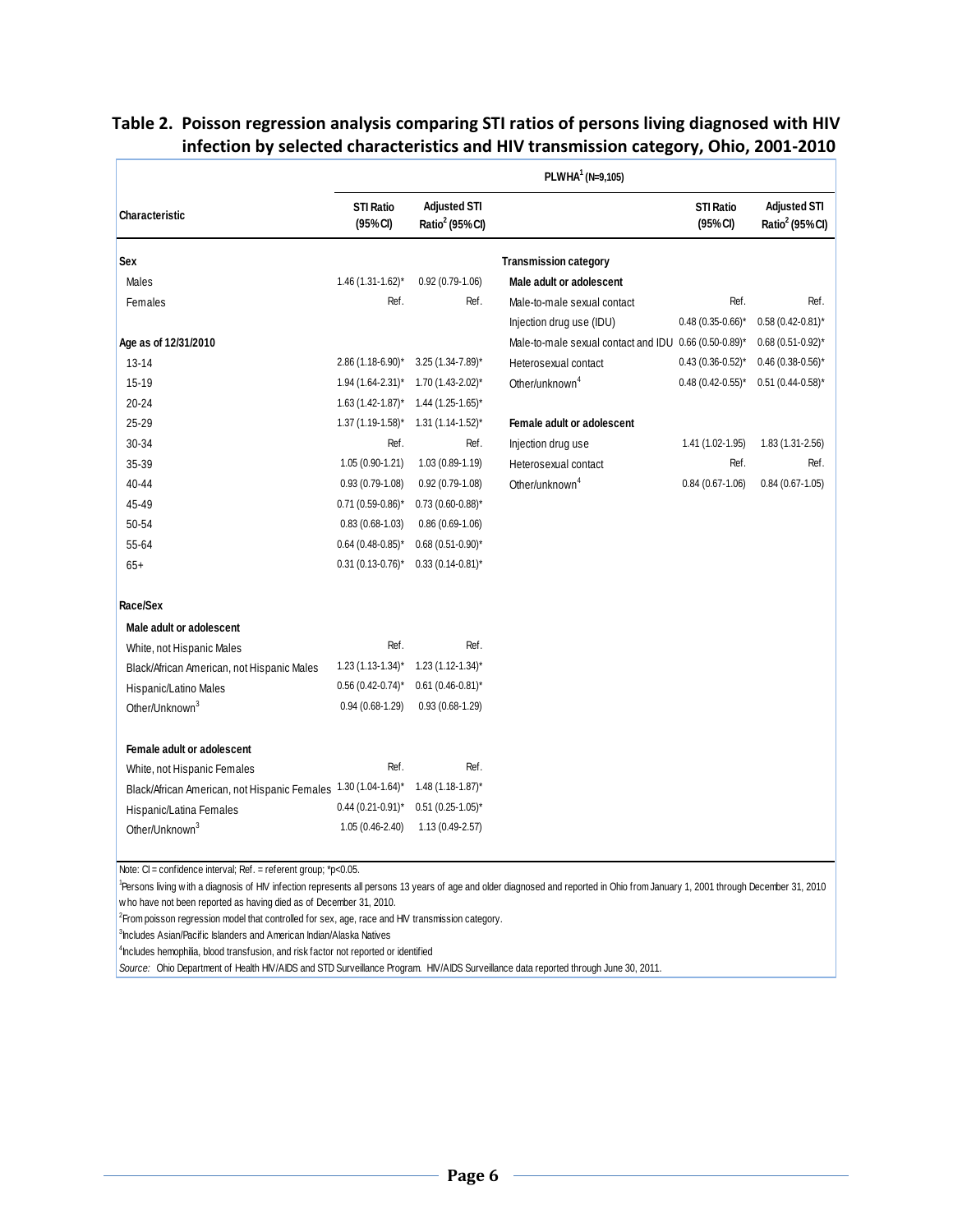## **DISCUSSION**

#### **Limitations**

Several factors influence the completeness and accuracy of our findings. First, HIV infection surveillance data represents confidential reports of HIV infection and AIDS diagnoses; not all persons with an HIV infection. HIV diagnosis data represent the earliest date of diagnosis reported to the ODH HIV/AIDS Surveillance Program which may not be the earliest date an individual became aware of their HIV infection. HIV infection surveillance data may underestimate the level of recently infected persons because some infected persons do not know they are infected as they have not sought testing or their test results. In addition, incomplete HIV or CD4+ T-cell testing may interfere with the completeness of AIDS reporting.

Second, STD surveillance data may be under reported due to a proportion of individuals with subclinical to mild disease symptoms who are not diagnosed, presumptively treated by private sector providers or do not seek treatment. Although STI risk behaviors result from unsafe sexual behavior, they do not necessarily correlate with HIV risk. For both HIV infection and STD surveillance data, the majority of laboratory reports originate from facilities that do not routinely collect demographic and clinical information required for surveillance reporting.

Third, based on the matching procedures employed small numbers of "false positives" and missed true matches most likely occurred. While these errors are unlikely to have a significant influence on the overall or key results, they may result in minor biases. Furthermore, the assumption that all PLWH did not match to any STI had no STI, and that all persons diagnosed and reported with an STI who did not match to any PLWH were HIV-negative represents a bias in under estimating PLWH/STI.

Fourth, validity of estimates could be affected by the high proportion of those with other/missing transmission modes if they differ significantly between PLWH only and PLWH/STI. The validity of these estimates could also be affected if those with other/missing risk are proportionally different from those with known HIV risk. The magnitude of this bias cannot easily be determined.

#### **Conclusions**

Despite possible biases, our results are consistent with and expand upon previous studies' findings on the knowledge of patterns and trends between HIV and STIs. Findings from this assessment indicate that linking HIV/AIDS and STD surveillance data helps to identify persons with HIV who represent increased risk for possible transmission of HIV that are not evident in the separate surveillance registries (e.g. PLWH/STI were more likely to be 30 years of age or younger, black/African American and have MSM as the mode of HIV transmission than PLWH only during the assessment period). Increased collaboration between HIV/AIDS and STD surveillance programs will allow for improved use of existing data by prevention specialists to strengthen public health primary and secondary prevention interventions targeting highly affected populations.